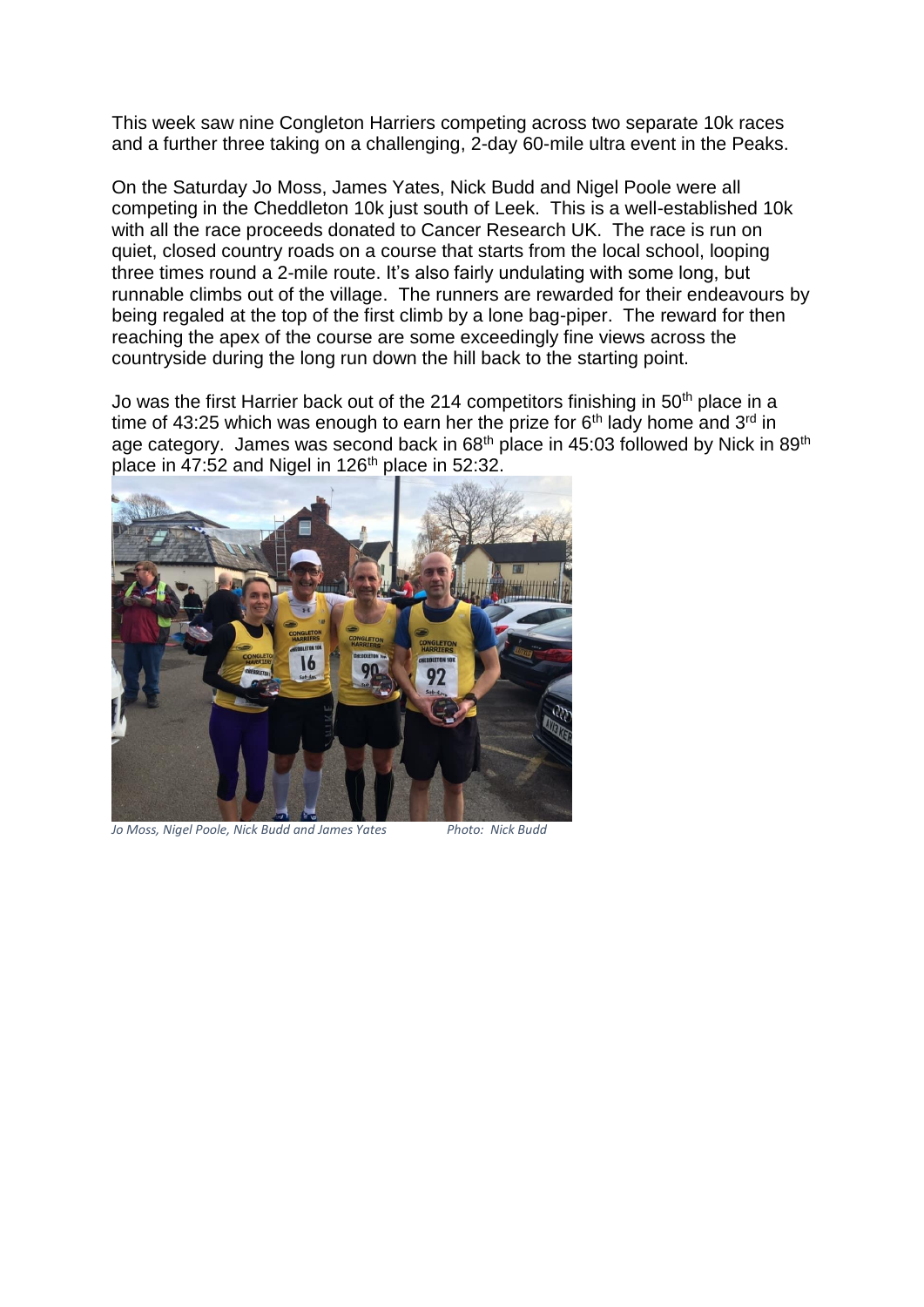

*Nigel Poole Photo: Nick Budd*

On Sunday Emma Weston, Mel Worthington, Mike Stanley, Nick Wilkins and Sarah Poole were all competing in the Wilmslow Festival 10k in a much larger field of 3296 runners. This is a much flatter affair, offering the potential for some fast times. It's also a big enough draw to attract some serious national athletes including Elish McColgan. Running in such exalted company was certainly enough of a motivation for the first three Harriers to finish as they all posted new personal best times. Emma was the first, finishing 301<sup>st</sup> in 41:17 only just missing out on a top 3 place in age category. Mel was next finishing  $475<sup>th</sup>$  in  $43:53$  and Mike was the third to PB finishing 510<sup>th</sup> in 44:13. Nick Wilkins was 527<sup>th</sup> in 44:25 and Sarah Oakes was 1531 in 53:11. Sarah's running deserves special mention as she decided to give herself a handicap by running in a 5kg vest!

Over the weekend Polly Kennerley and Suzanne Roebuck took part in the gruelling Peak District South to North Ultra event following a route that takes in some of the iconic peaks of the area: Kinder, Bleaklow, Crowden and Blackhill to name a few.. A 34-mile route from Ashbourne to Edale through the White Peak district on the Saturday followed by a further 27 miles through the Dark Peak from Edale to Marsden on the Sunday. Keeping them company on the Sunday was Debbie Hill.